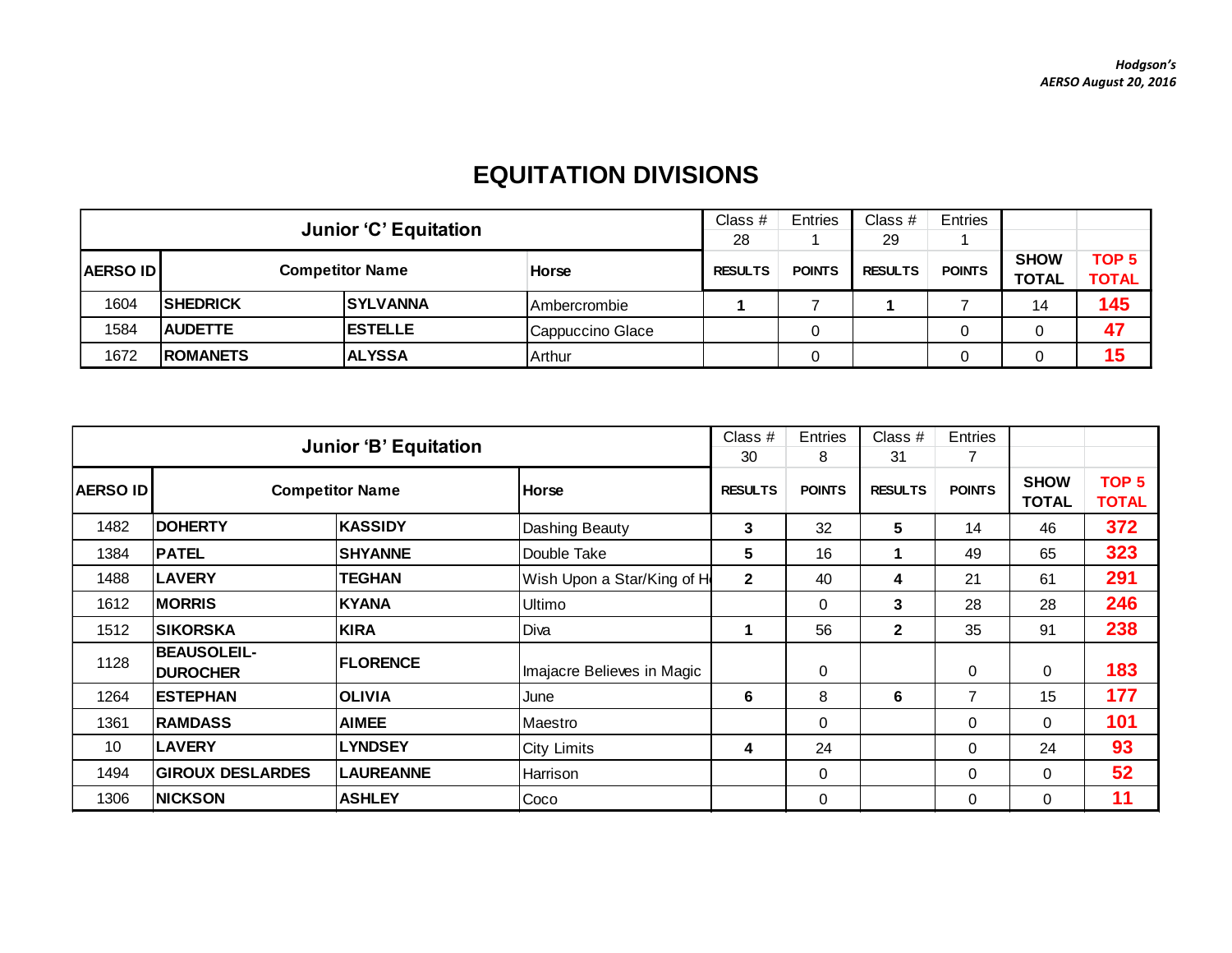|                                          | <b>Junior 'A' Equitation</b> |                    |                      |                |               | Class $#$      | Entries       |                             |                                  |
|------------------------------------------|------------------------------|--------------------|----------------------|----------------|---------------|----------------|---------------|-----------------------------|----------------------------------|
|                                          |                              |                    |                      | 5              | 2             | 5              |               |                             |                                  |
| <b>Competitor Name</b><br><b>AERSOID</b> |                              |                    | <b>Horse</b>         | <b>RESULTS</b> | <b>POINTS</b> | <b>RESULTS</b> | <b>POINTS</b> | <b>SHOW</b><br><b>TOTAL</b> | TOP <sub>5</sub><br><b>TOTAL</b> |
| 1345                                     | <b>DAOUST CREVIER</b>        | <b>EMILIE</b>      | French Riviera       |                | 35            |                | 35            | 70                          | 298                              |
| 1141                                     | <b>GAUL</b>                  | <b>JULIA</b>       | Escamillo            |                | 0             |                | 0             | $\mathbf{0}$                | 289                              |
| 943                                      | <b>LAPOINTE</b>              | <b>TEHA</b>        | Webster              | 4              | 15            | 3              | 20            | 35                          | 284                              |
| 1375                                     | <b>PARENT</b>                | <b>LAURIE-JADE</b> | Farrel               | 5              | 10            | $\mathbf{2}$   | 25            | 35                          | 257                              |
| 1066                                     | <b>GRUENWALD</b>             | <b>ELIZABETH</b>   | Valentino            |                | 0             |                | 0             | 0                           | 139                              |
| 1527                                     | <b>URQUHART</b>              | <b>SAVANNAH</b>    | Mischief Managed     |                | 0             |                | $\mathbf 0$   | $\mathbf 0$                 | 126                              |
| 1273                                     | <b>FAILLE</b>                | <b>ABBY</b>        | <b>Pixie Perfect</b> | 3              | 20            | 4              | 15            | 35                          | 100                              |
| 1593                                     | <b>CONWAY</b>                | <b>MARLIE</b>      | Midnight Magic       | $\mathbf{2}$   | 25            | 5              | 10            | 35                          | 89                               |
| 1068                                     | <b>ROBIDOUX</b>              | <b>ZOE</b>         | Spencer              |                | 0             |                | $\mathbf 0$   | $\mathbf{0}$                | 72                               |
| 1453                                     | <b>BELLEVILLE</b>            | <b>EMILY</b>       | Panama Jack          |                | 0             |                | 0             | $\overline{0}$              | 14                               |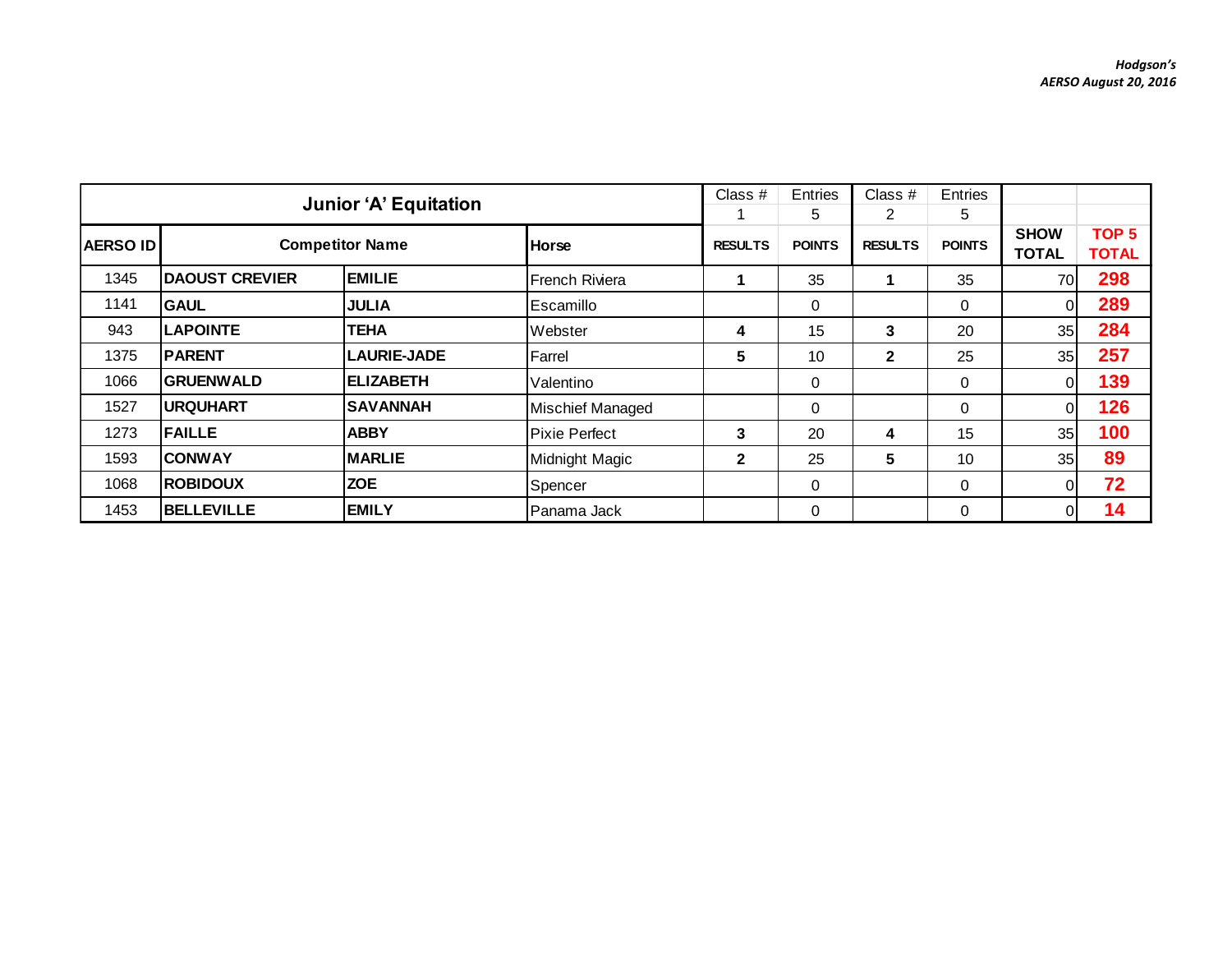|          |                                    | <b>Pony Medal</b>      |                                 | Class #<br>32  | <b>Entries</b><br>7 |                             |                                  |
|----------|------------------------------------|------------------------|---------------------------------|----------------|---------------------|-----------------------------|----------------------------------|
| AERSO ID |                                    | <b>Competitor Name</b> | <b>Horse</b>                    | <b>RESULTS</b> | <b>POINTS</b>       | <b>SHOW</b><br><b>TOTAL</b> | TOP <sub>5</sub><br><b>TOTAL</b> |
| 1294     | <b>TREMBLAY</b>                    | <b>EVE</b>             | Maverick                        | 1              | 49                  | 49                          | 150                              |
| 1488     | <b>LAVERY</b>                      | <b>TEGHAN</b>          | Wish Upon a Star/King of Hearts | 3              | 28                  | 28                          | 143                              |
| 1557     | <b>WHELAN</b>                      | <b>IMADELIN</b>        | Captain Casanova                | 4              | 21                  | 21                          | 143                              |
| 10       | <b>LAVERY</b>                      | <b>LYNDSEY</b>         | <b>City Limits</b>              | $\mathbf{2}$   | 35                  | 35                          | 143                              |
| 1604     | <b>SHEDRICK</b>                    | <b>SYLVANNA</b>        | Ambercrombie                    | 6              | 7                   | 7                           | 106                              |
| 1482     | <b>DOHERTY</b>                     | <b>KASSIDY</b>         | Dashing Beauty                  |                | 0                   | 0                           | 70                               |
| 1306     | <b>NICKSON</b>                     | <b>ASHLEY</b>          | Coco                            |                | 0                   | $\Omega$                    | 55                               |
| 965      | <b>ARSENAULT</b>                   | <b>SANDRINE</b>        | Coco Chanel                     |                | $\mathbf 0$         | $\Omega$                    | 50                               |
| 1494     | <b>SIMARD</b>                      | ICLARA                 | A Second Glance                 |                | $\Omega$            | 0                           | 20                               |
| 1462     | <b>ETHIER</b>                      | <b>MELODIE</b>         | A Second Glance                 |                | $\Omega$            | $\Omega$                    | 14                               |
| 1691     | <b>BRUNET</b>                      | <b>SUZIE</b>           | Veto Power                      | 5              | 14                  | 14                          | 14                               |
| 1631     | <b>LATREILLE</b>                   | <b>ANABELLE</b>        | Moka (Need for Speed)           |                | $\Omega$            | 0                           | 12                               |
| 1128     | <b>BEAUSOLEIL-DUROCHERFLORENCE</b> |                        | Coco Chanel                     |                | $\Omega$            | 0                           | 6                                |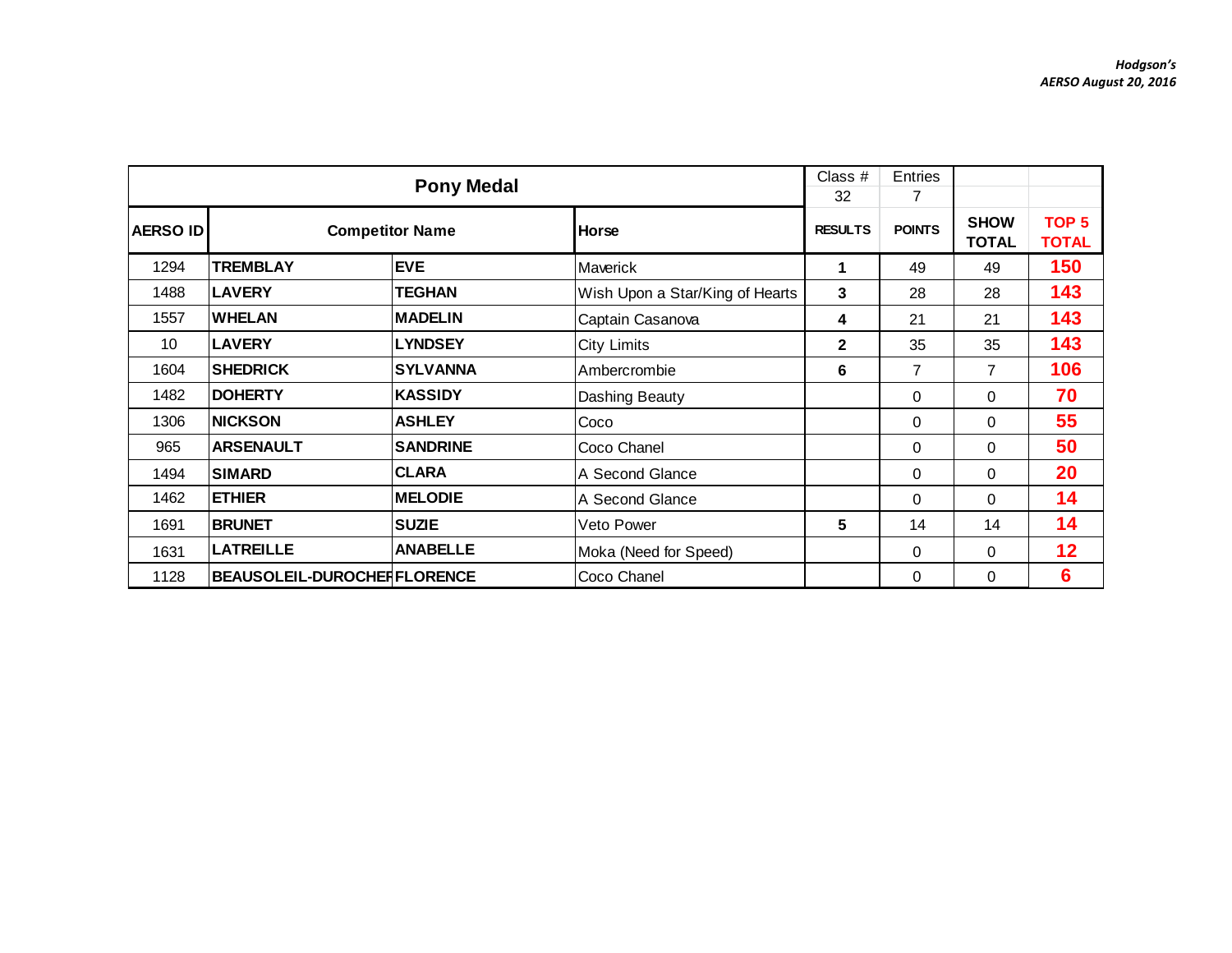|            |                  | <b>Sandridge Medal</b> |                      | Class #<br>11  | Entries<br>7   |                             |                                  |
|------------|------------------|------------------------|----------------------|----------------|----------------|-----------------------------|----------------------------------|
| ∣AERSO IDI |                  | <b>Competitor Name</b> | Horse                | <b>RESULTS</b> | <b>POINTS</b>  | <b>SHOW</b><br><b>TOTAL</b> | TOP <sub>5</sub><br><b>TOTAL</b> |
| 1527       | <b>LAPOINTE</b>  | <b>TEHA</b>            | Webster              | $\mathbf{2}$   | 35             | 35                          | 178                              |
| 1273       | <b>GAUL</b>      | <b>JULIA</b>           | Escamillo            |                | 0              | $\Omega$                    | 150                              |
| 1345       | <b>URQUHART</b>  | <b>SAVANNAH</b>        | Mischief Managed     | 1              | 49             | 49                          | 117                              |
| 939        | <b>GARCEAU</b>   | <b>CHLOE</b>           | Churchill            | 3              | 28             | 28                          | 95                               |
| 438        | <b>BRAZEAU</b>   | <b>MARIE EVE</b>       | Prima Donna HGF      | 5              | 14             | 14                          | 77                               |
| 1593       | <b>FAILLE</b>    | <b>ABBY</b>            | <b>Pixie Perfect</b> | 4              | 21             | 21                          | 53                               |
| 1384       | <b>PATEL</b>     | <b>SHYANNE</b>         | Double Take          |                | 0              | $\Omega$                    | 50                               |
| 1712       | <b>GALES</b>     | <b>SARA</b>            | <b>Eternal Ruler</b> | 6              | $\overline{7}$ | 7                           | 43                               |
| 1066       | <b>GRUENWALD</b> | <b>ELIZABETH</b>       | Valentino            |                | 0              | $\Omega$                    | 40                               |
| 1361       | <b>RAMDASS</b>   | <b>AIMEE</b>           | Maestro              |                | 0              | $\Omega$                    | 34                               |
| 1218       | <b>FRANCE</b>    | <b>ARIANE</b>          | Calendar Girl        |                | 0              | $\mathbf 0$                 | 17                               |
| 1375       | <b>ROBIDOUX</b>  | <b>ZOE</b>             | Spencer              |                | 0              | $\mathbf 0$                 | 15                               |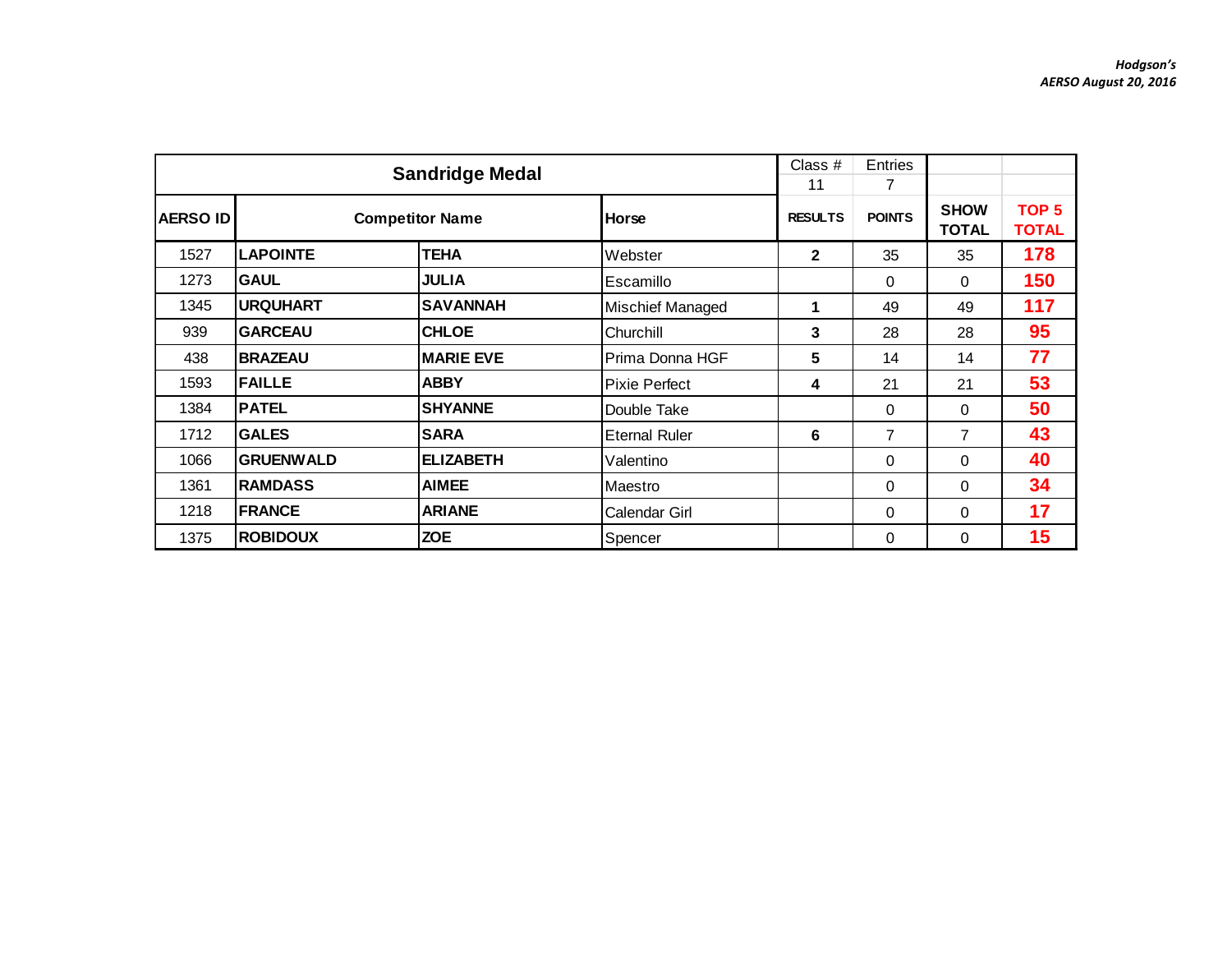|                 | <b>Amateur Equitation</b> |                        | Class #<br>6          | Entries<br>5   | Class $#$ | Entries<br>5                 |             |                             |                                  |
|-----------------|---------------------------|------------------------|-----------------------|----------------|-----------|------------------------------|-------------|-----------------------------|----------------------------------|
| <b>AERSO ID</b> |                           | <b>Competitor Name</b> | <b>Horse</b>          | <b>RESULTS</b> |           | <b>POINTS RESULTS POINTS</b> |             | <b>SHOW</b><br><b>TOTAL</b> | TOP <sub>5</sub><br><b>TOTAL</b> |
| 939             | <b>GARCEAU</b>            | <b>CHLOE</b>           | Churchill             |                | 35        |                              | 35          | 70                          | 230                              |
| 349             | <b>AHO</b>                | <b>ASHLEY</b>          | <b>Taking Chances</b> | 3              | 20        | $\mathbf{2}$                 | 25          | 45                          | 220                              |
| 98              | <b>PASQUINI</b>           | <b>REBECCA</b>         | <b>Rio's Radiant</b>  | 4              | 15        | 4                            | 15          | 30                          | 183                              |
| 1712            | <b>GALES</b>              | <b>SARA</b>            | Eternal Ruler         | 5              | 10        | 3                            | 20          | 30                          | 112                              |
| 438             | <b>BRAZEAU</b>            | <b>MARIE EVE</b>       | Prima Donna HGF       | $\mathbf{2}$   | 25        | 5                            | 10          | 35                          | 71                               |
| 1621            | <b>ARNOLD</b>             | <b>KAYLA</b>           | Lunnson Poco Pine     |                | 0         |                              | $\mathbf 0$ |                             | 45                               |
| 1575            | <b>LEBLANC</b>            | <b>NATHALIE</b>        | Hollywood             |                | $\Omega$  |                              | $\Omega$    |                             | 6                                |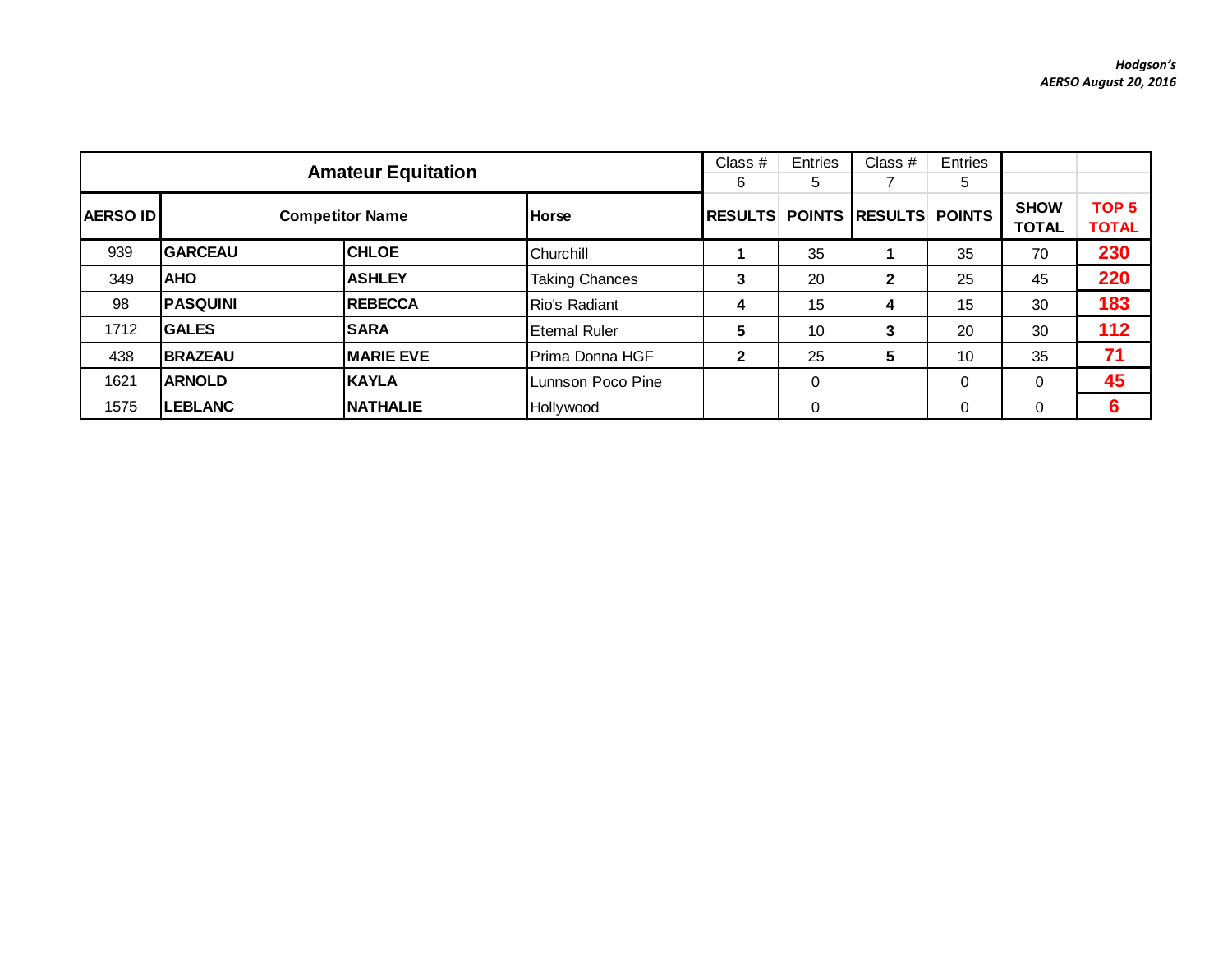| <b>Modified Jr/Am Hunter 2'9"</b> |                         |                        |                          | Class $#$      | Entries       | Class $#$      | Entries       | Class $#$      | Entries        |                             |                                  |
|-----------------------------------|-------------------------|------------------------|--------------------------|----------------|---------------|----------------|---------------|----------------|----------------|-----------------------------|----------------------------------|
|                                   |                         |                        |                          | 12             | 3             | 13             | 3             | 14             | $\overline{2}$ |                             |                                  |
| <b>AERSO ID</b>                   |                         | <b>Competitor Name</b> | <b>Horse</b>             | <b>RESULTS</b> | <b>POINTS</b> | <b>RESULTS</b> | <b>POINTS</b> | <b>RESULTS</b> | <b>POINTS</b>  | <b>SHOW</b><br><b>TOTAL</b> | TOP <sub>5</sub><br><b>TOTAL</b> |
| 1612                              | <b>MORRIS</b>           | <b>KYANA</b>           | <b>Ultimo</b>            | 1              | 21            | $\mathbf{2}$   | 15            |                | $\Omega$       | 36                          | 257                              |
| 1588                              | <b>RUDGE</b>            | <b>KATHERINE</b>       | Eastern Rain             | 3              | 12            |                | 21            | $\mathbf{2}$   | 10             | 43                          | 225                              |
| 1494                              | <b>GIROUX DESLARDES</b> | <b>LAUREANNE</b>       | Harrison                 |                | $\mathbf 0$   |                | $\mathbf 0$   |                | $\Omega$       | 0                           | 119                              |
| 1667                              | <b>GENDRON</b>          | <b>EMILIE</b>          | DareDevil                |                | $\mathbf 0$   |                | $\mathbf 0$   |                | $\Omega$       | 0                           | 90                               |
| 940                               | <b>RUZILO</b>           | <b>FELICIA</b>         | <b>Coming Attraction</b> |                | $\mathbf 0$   |                | $\mathbf 0$   |                | 0              | 0                           | 70                               |
| 1241                              | <b>BATTET</b>           | <b>EMILIE</b>          | Tenacity                 |                | $\mathbf 0$   |                | $\mathbf{0}$  |                | 0              | 0                           | 69                               |
| 1415                              | <b>TESSIER</b>          | <b>JADE</b>            | Flirt                    |                | $\mathbf 0$   |                | $\mathbf 0$   |                | 0              | 0                           | 65                               |
| 965                               | <b>ARSENAULT</b>        | <b>SANDRINE</b>        | Lionheart                |                | $\mathbf 0$   |                | $\mathbf 0$   |                | $\Omega$       | 0                           | 56                               |
| 1220                              | <b>PETERS</b>           | <b>BRIAN</b>           | Timothy                  | $\mathbf{2}$   | 15            | 3              | 12            |                | 14             | 41                          | 41                               |
| 1593                              | <b>FAILLE</b>           | <b>ABBY</b>            | lPixie Perfect           |                | $\mathbf{0}$  |                | $\Omega$      |                | 0              | $\Omega$                    | 38                               |
| 1480                              | <b>SEGUIN</b>           | <b>SIMON</b>           | <b>Rich Girl</b>         |                | $\mathbf 0$   |                | $\mathbf 0$   |                | 0              | 0                           | 28                               |
| 1575                              | <b>LEBLANC</b>          | <b>NATHALIE</b>        | Full Cool                |                | $\mathbf 0$   |                | $\mathbf 0$   |                | 0              | $\Omega$                    | 21                               |

## **HUNTER DIVISIONS**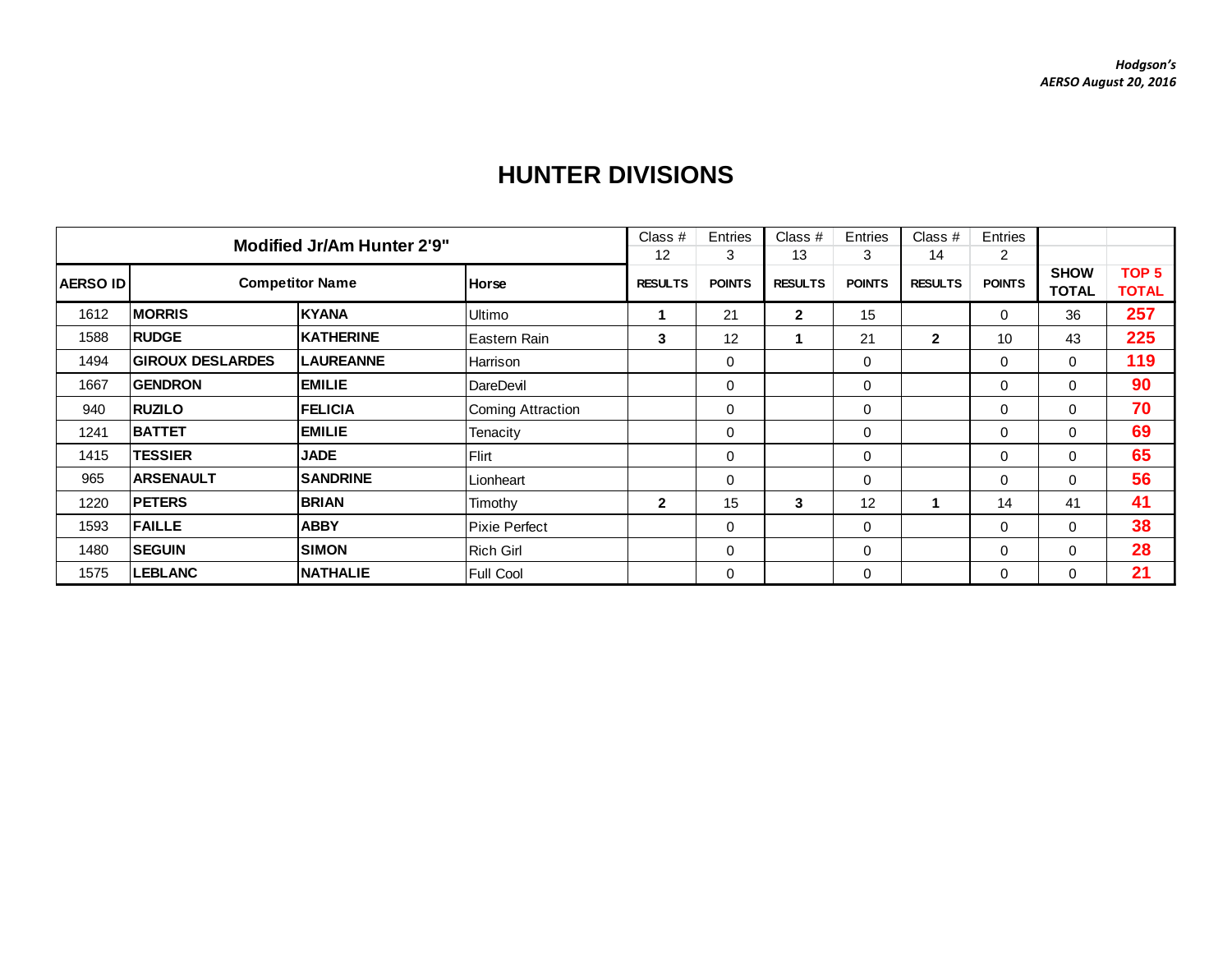|                  | <b>Small Pony Hunter</b> |                                             |                       |                |               | Class $#$<br>23 | Entries       | Class $#$<br>24 | Entries<br>6  |                             |                                  |
|------------------|--------------------------|---------------------------------------------|-----------------------|----------------|---------------|-----------------|---------------|-----------------|---------------|-----------------------------|----------------------------------|
| <b>AERSO IDI</b> |                          | <b>Competitor Name</b>                      | <b>Horse</b>          | <b>RESULTS</b> | <b>POINTS</b> | <b>RESULTS</b>  | <b>POINTS</b> | <b>RESULTS</b>  | <b>POINTS</b> | <b>SHOW</b><br><b>TOTAL</b> | TOP <sub>5</sub><br><b>TOTAL</b> |
| 1482             | <b>IDOHERTY</b>          | <b>KASSIDY</b>                              | Dashing Beauty        |                | 49            |                 | 35            | 4               | 18            | 102                         | 614                              |
| 1604             | <b>ISHEDRICK</b>         | <b>ISYLVANNA</b>                            | Ambercrombie          |                | 21            | 4               | 21            | 3               | 24            | 66                          | 451                              |
| 1691             | <b>BRUNET</b>            | <b>SUZIE</b>                                | Veto Power            |                | 14            |                 | 0             | 5               | 12            | 26                          | 366                              |
| 1580             | <b>THEORET</b>           | <b>ALEXANDRA</b>                            | IDevil Wears Prada    | 3              | 28            |                 | 49            |                 | 42            | 119                         | 229                              |
| 1711             | <b>AYLIFFE/ THEORET</b>  | <b>ANNE LAURENCE /</b><br><b>AI FYANDRA</b> | <b>Integrity Duke</b> | 6              |               | 6               |               |                 |               | 14                          | 79                               |
| 1488             | <b>LAVERY</b>            | <b>TEGHAN</b>                               | Wish Upon a Star      |                |               |                 |               |                 |               |                             | 63                               |

| <b>Medium Pony Hunter</b> |                 |                        |                       |                | Entries       | Class $#$      | Entries       | Class $#$      | Entries       |                             |                                  |
|---------------------------|-----------------|------------------------|-----------------------|----------------|---------------|----------------|---------------|----------------|---------------|-----------------------------|----------------------------------|
|                           |                 |                        |                       |                |               | 23             |               | 24             | 6             |                             |                                  |
| <b>AERSO IDI</b>          |                 | <b>Competitor Name</b> | <b>Horse</b>          | <b>RESULTS</b> | <b>POINTS</b> | <b>RESULTS</b> | <b>POINTS</b> | <b>RESULTS</b> | <b>POINTS</b> | <b>SHOW</b><br><b>TOTAL</b> | TOP <sub>5</sub><br><b>TOTAL</b> |
| 1557                      | <b>IWHELAN</b>  | <b>MADELIN</b>         | Captain Casanova      |                | 0             | 3              | 28            | $\mathbf{2}$   | 30            | 58                          | 390                              |
| 1672                      | <b>ROMANETS</b> | <b>IALYSSA</b>         | Arthur                |                | 0             |                |               |                |               | 0                           | 21                               |
| 1488                      | <b>LAVERY</b>   | TEGHAN                 | King of Hearts        | 2              | 35            | 5              | 14            | 6              | 6             | 55                          | 317                              |
| 1484                      | <b>DONNER</b>   | <b>LAUREN</b>          | Humphrey              |                | 0             |                |               |                |               | 0                           | 80                               |
| 1580                      | <b>THEORET</b>  | <b>ALEXANDRA</b>       | <b>Integrity Duke</b> |                | 0             |                |               |                |               | 0                           | 40                               |
| 1625                      | <b>GAGNON</b>   | <b>IMARIANNE</b>       | Super Man Sunny       |                |               |                |               |                |               | 0                           | 96                               |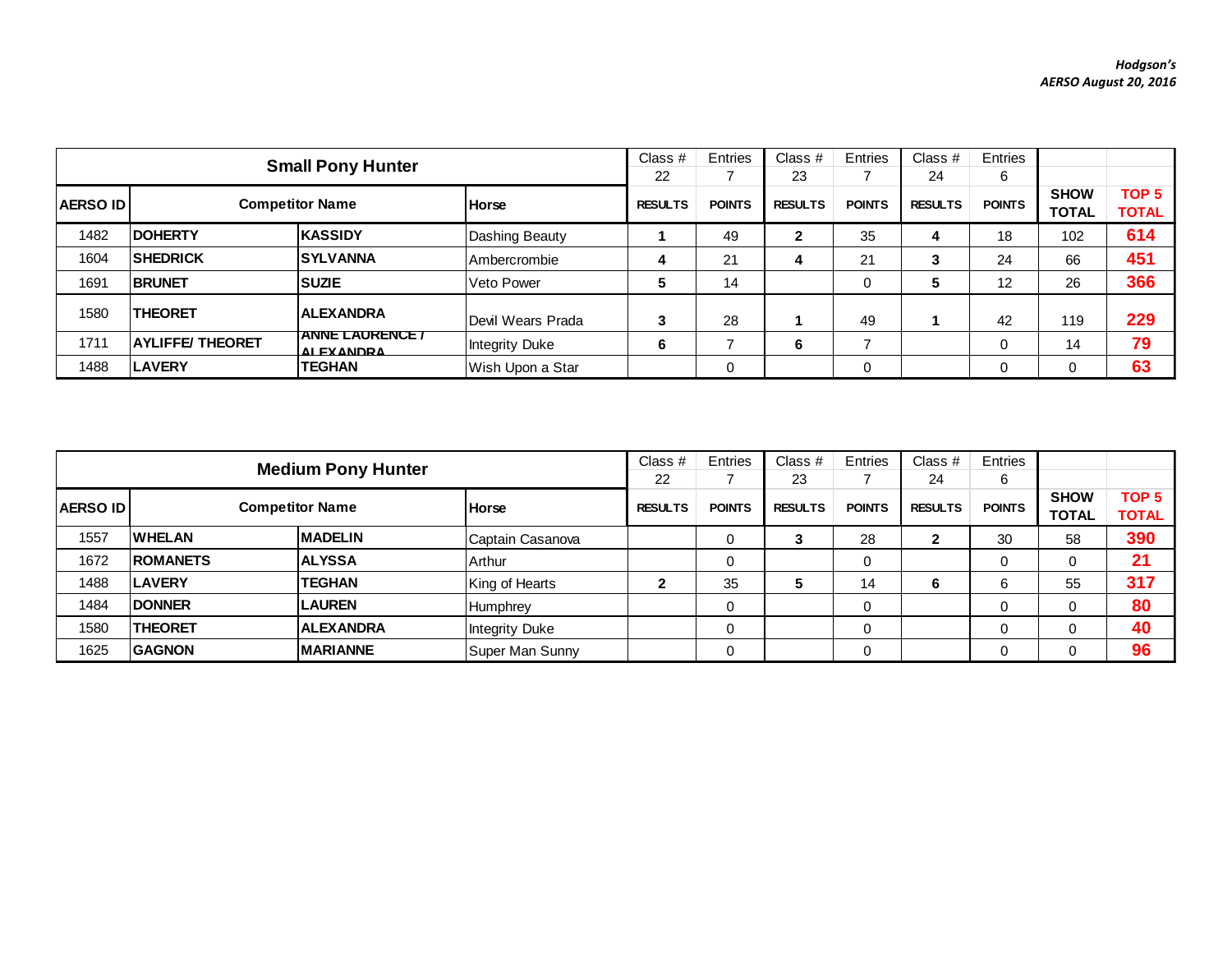| <b>Large Pony Hunter</b> |                                       |                        |                             | Class $#$      | Entries       | Class #        | Entries       | Class $#$      | Entries       |              |                  |
|--------------------------|---------------------------------------|------------------------|-----------------------------|----------------|---------------|----------------|---------------|----------------|---------------|--------------|------------------|
|                          |                                       |                        |                             |                | 5             | 26             | 5             | 27             | 5             |              |                  |
| <b>AERSO ID</b>          |                                       | <b>Competitor Name</b> | <b>Horse</b>                | <b>RESULTS</b> | <b>POINTS</b> | <b>RESULTS</b> | <b>POINTS</b> | <b>RESULTS</b> | <b>POINTS</b> | <b>SHOW</b>  | TOP <sub>5</sub> |
|                          |                                       |                        |                             |                |               |                |               |                |               | <b>TOTAL</b> | <b>TOTAL</b>     |
| 1594                     | <b>SIMARD</b>                         | <b>CLARA</b>           | IA Second Glance            |                | 35            |                | 25            |                | 35            | 95           | 351              |
| 1294                     | <b>TREMBLAY</b>                       | <b>IEVE</b>            | <b>IMaverick</b>            | 3              | 20            |                | 35            | 3              | 20            | 75           | 297              |
| 1621                     | <b>ARNOLD</b>                         | <b>KAYLA</b>           | IAlmost Famous              | 4              | 15            | 4              | 15            | ◠              | 25            | 55           | 278              |
| 10                       | <b>LAVERY</b>                         | <b>LYNDSEY</b>         | <b>City Limits</b>          | 2              | 25            | 3              | 20            | 4              | 15            | 60           | 235              |
| 965                      | <b>ARSENAULT</b>                      | <b>SANDRINE</b>        | Coco Chanel                 |                | 0             |                | 0             |                | $\Omega$      | 0            | 179              |
| 1128                     | <b>BEAUSOLEIL-</b><br><b>DUROCHER</b> | <b>IFLORENCE</b>       | Imajacres Believes in Magic |                | 0             |                | 0             |                | 0             | 0            | 120              |
| 1608                     | <b>BERGERON</b>                       | <b>JEANNE</b>          | <b>Tango Nuevo</b>          |                | $\Omega$      |                | $\mathbf 0$   |                | $\Omega$      |              | 48               |
| 1698                     | <b>DEMERS</b>                         | <b>CHLOE-JADE</b>      | Mysterious Beauty           | 5              | 10            | 5              | 10            | 5              | 10            | 30           | 30               |

|                  | <b>Baby Green Hunter</b> |                        |                     |                |               | Class $#$      | Entries       | Class $#$      | Entries       |                             |                                  |
|------------------|--------------------------|------------------------|---------------------|----------------|---------------|----------------|---------------|----------------|---------------|-----------------------------|----------------------------------|
|                  |                          |                        |                     |                |               | 19             |               | 20             | 0             |                             |                                  |
| <b>AERSO IDI</b> |                          | <b>Competitor Name</b> | <b>Horse</b>        | <b>RESULTS</b> | <b>POINTS</b> | <b>RESULTS</b> | <b>POINTS</b> | <b>RESULTS</b> | <b>POINTS</b> | <b>SHOW</b><br><b>TOTAL</b> | TOP <sub>5</sub><br><b>TOTAL</b> |
| 1668             | <b>GALLANT</b>           | <b>LAURENCE</b>        | Anime               |                | 0             |                |               |                |               | 0                           | 136                              |
| 1410             | <b>IDESMARCHAIS</b>      | <b>KELLY-ANNE</b>      | Obviously Diamond   |                | 0             |                |               |                |               | 0                           | 102                              |
| 1686             | <b>IMONTREUIL</b>        | <b>STEPHANIE</b>       | Donovan             |                |               |                |               |                |               | 14                          | 80                               |
| 1571             | <b>IWEISS</b>            | <b>IMELISSA</b>        | Aristocrat          |                | 0             |                |               |                |               | 0                           | 48                               |
| 1704             | <b>VIAU</b>              | <b>EMILIE</b>          | <b>Black Beauty</b> |                | 0             |                |               |                |               | 0                           | 38                               |
| 1184             | <b>RIDDELL</b>           | <b>AMANDA</b>          | Devilwood           |                |               |                |               |                |               |                             | 38                               |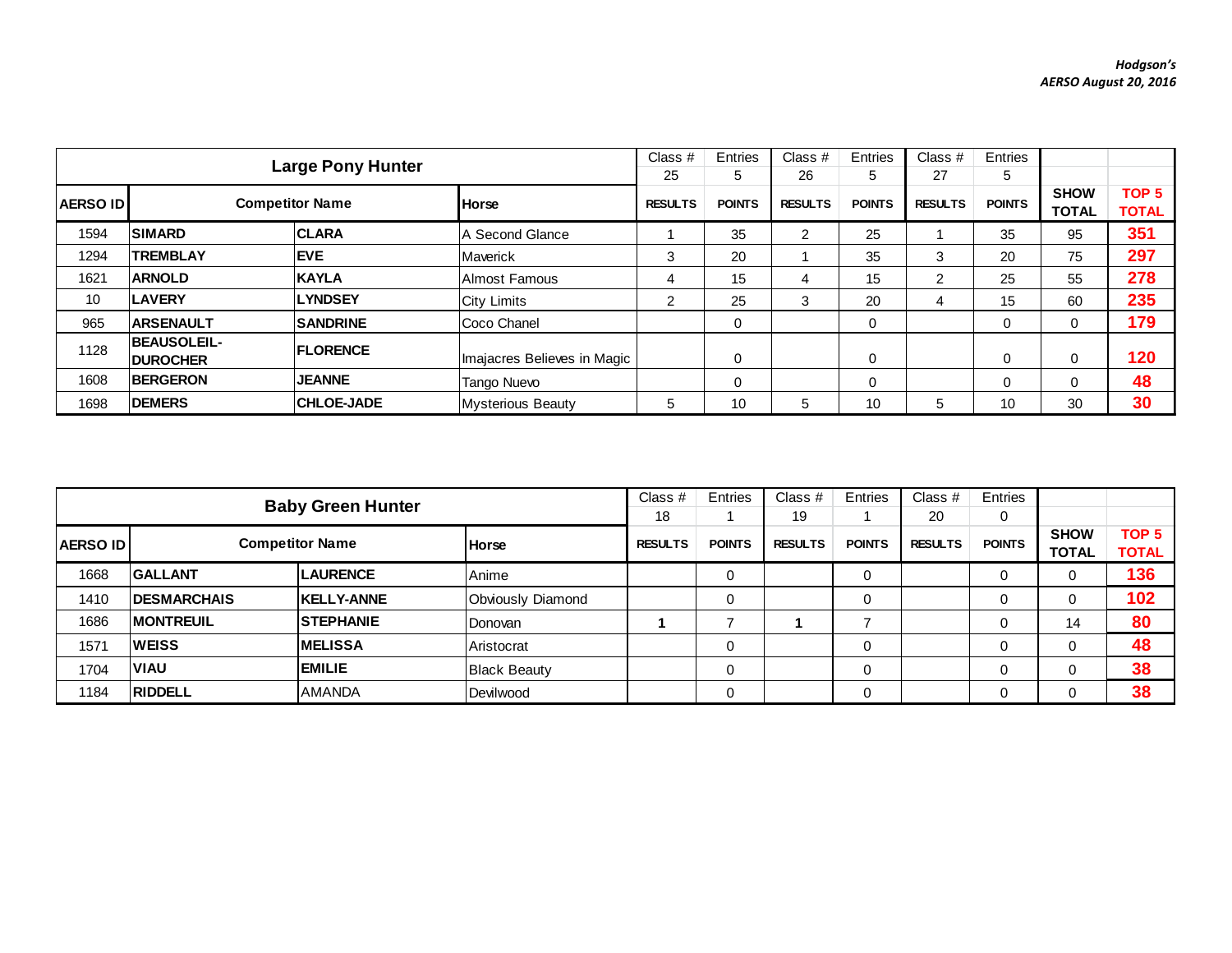| <b>Children's Hunter</b> |                                                    |                    |                         |                | Entries       | Class #        | Entries       | Class #        | Entries       |              |                  |
|--------------------------|----------------------------------------------------|--------------------|-------------------------|----------------|---------------|----------------|---------------|----------------|---------------|--------------|------------------|
|                          |                                                    |                    |                         | 3              | 8             | 4              | 8             | 5              | 8             |              |                  |
|                          | <b>Competitor Name</b><br><b>AERSO ID</b><br>Horse |                    |                         | <b>RESULTS</b> | <b>POINTS</b> | <b>RESULTS</b> | <b>POINTS</b> | <b>RESULTS</b> | <b>POINTS</b> | <b>SHOW</b>  | TOP <sub>5</sub> |
|                          |                                                    |                    |                         |                |               |                |               |                |               | <b>TOTAL</b> | <b>TOTAL</b>     |
| 1273                     | <b>GAUL</b>                                        | <b>JULIA</b>       | <b>Escamillo</b>        |                | 0             |                | $\mathbf 0$   |                | $\Omega$      | 0            | 615              |
| 1361                     | <b>RAMDASS</b>                                     | <b>AIMEE</b>       | Maestro                 | 3              | 32            | $\mathbf{2}$   | 40            | $\mathbf{2}$   | 40            | 112          | 536              |
| 1512                     | <b>ISIKORSKA</b>                                   | <b>KIRA</b>        | Diva                    |                | 56            | 3              | 32            |                | 56            | 144          | 412              |
| 1141                     | <b>PARENT</b>                                      | <b>LAURIE-JADE</b> | Farrel                  | $\mathbf{2}$   | 40            | 6              | 8             | 5              | 16            | 64           | 394              |
| 1593                     | <b>FAILLE</b>                                      | <b>ABBY</b>        | Pixie Perfect           | 4              | 24            | 1              | 56            | 3              | 32            | 112          | 311              |
| 1527                     | <b>LAPOINTE</b>                                    | <b>TEHA</b>        | Webster                 |                | 0             |                | $\mathbf 0$   | 6              | 8             | 8            | 303              |
| 1345                     | <b>URQUHART</b>                                    | <b>SAVANNAH</b>    | <b>Mischief Managed</b> |                | $\Omega$      | 5              | 16            |                | $\Omega$      | 16           | 278              |
| 1453                     | <b>CONWAY</b>                                      | <b>MARLIE</b>      | Midnight Magic          | 5              | 16            | 4              | 24            |                | 0             | 40           | 267              |
| 1375                     | <b>ROBIDOUX</b>                                    | <b>ZOE</b>         | Spencer                 |                | 0             |                | $\mathbf 0$   |                | $\Omega$      | 0            | 120              |
| 1264                     | <b>ESTEPHAN</b>                                    | <b>OLIVIA</b>      | June                    | 6              | 8             |                | $\mathbf 0$   | 4              | 24            | 32           | 90               |
| 1415                     | <b>TESSIER</b>                                     | <b>JADE</b>        | <b>Flirt</b>            |                | $\Omega$      |                | $\mathbf 0$   |                | $\Omega$      | 0            | 24               |
| 963                      | <b>DIGNARD</b>                                     | <b>FREDERICK</b>   | Prima Donna             |                | 0             |                | $\mathbf 0$   |                | 0             | 0            | 20               |
| 1625                     | <b>GAGNON</b>                                      | <b>MIRIAMME</b>    | Lucky Luke              |                | $\Omega$      |                | $\mathbf 0$   |                | $\Omega$      | 0            | 18               |